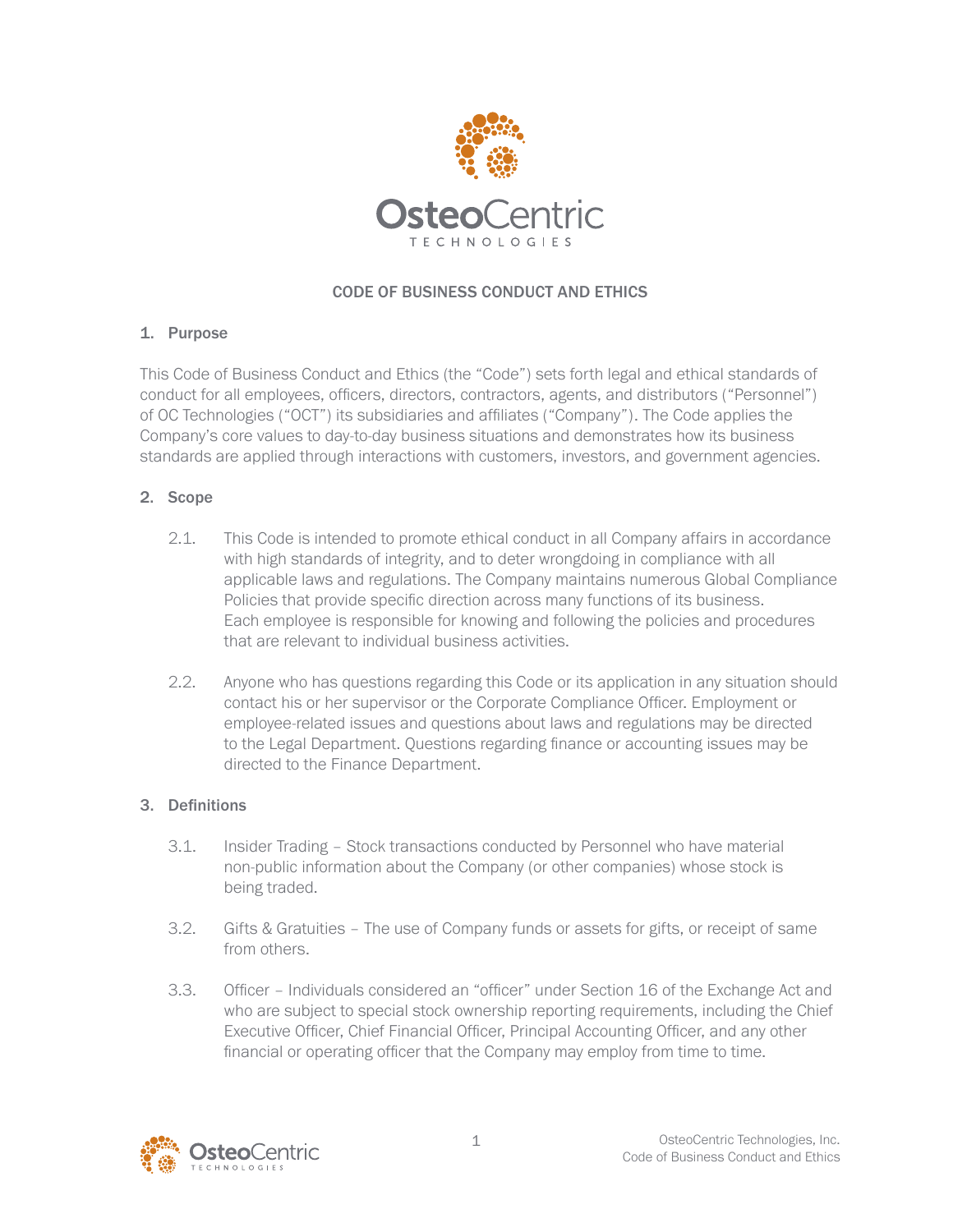#### 4. Responsibilities

#### 4.1. Personnel

 All Personnel are responsible for following the various guidelines and requirements of this Code, and for conducting themselves in all Company affairs in accordance with high standards of integrity and in compliance with all applicable laws and regulations.

4.2. Corporate Compliance Officer

 The Corporate Compliance Officer will have responsibility to oversee and monitor compliance with this Code.

### 5. Honest and Ethical Conduct and Fair Dealing

 Personnel should endeavor to deal honestly and ethically with the Company's suppliers, customers, competitors and fellow employees. Statements regarding the Company's products and services must be true, and not be misleading, deceptive or fraudulent. There cannot be improper advantage taken of anyone through manipulation, concealment, abuse of privileged information, misrepresentation of material facts or any other improper practices.

### 6. Compliance with Laws, Rules, Regulations and Policies

- 6.1. The Company requires that all Personnel comply fully with all laws, rules, regulations and policies applicable to the Company wherever it does business, including, without limitation, the Sarbanes-Oxley Act of 2002, including its "whistleblower" provisions, the Dodd-Frank Wall Street Reform and Consumer Protection Act, the False Claims Act, the Anti-Kickback Statute, and the Foreign Corrupt Practices Act of 1977. In addition, the Company has adopted the AdvaMed Code of Ethics on Interactions with Health Care Professionals which recognizes the obligation to facilitate ethical interactions between companies and those individuals or entities involved in the provision of health care services and products to patients in the United States.
- 6.2. The Company has adopted and maintains a Corporate Compliance Program, which is overseen by the Corporate Compliance Committee and implemented by the Corporate Compliance Officer, in accordance with the OCT Compliance Program Charter.
- 6.3. Personnel are expected to use good judgment and common sense to comply with all applicable laws, rules, regulations and policies, and to ask for advice when uncertain about them.
- 6.4. Anyone who becomes aware of a violation of any law, rule, regulation or policy by the Company, whether by its Personnel or any third-party doing business on behalf of or with the Company, has a responsibility to report the matter to a supervisor or to the Corporate Compliance Officer. Nothing in this Code should discourage anyone from reporting any unethical activity, including any suspected violation of the securities laws, antitrust laws, customs and import/export laws, environmental laws or any other federal, state or foreign law, rule or regulation, to the appropriate regulatory authority.

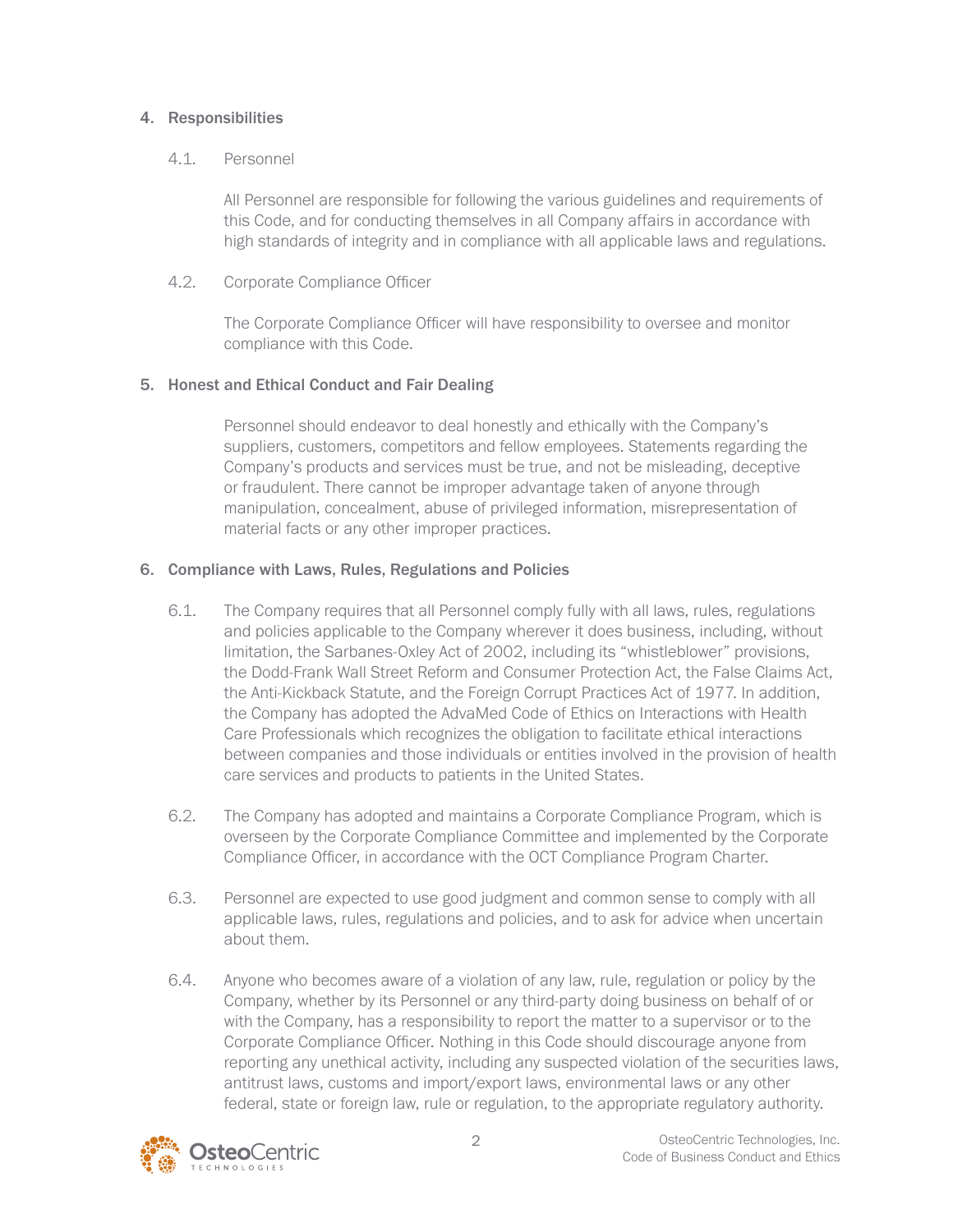6.5. Personnel shall not discharge, demote, suspend, threaten, harass or in any other manner discriminate or retaliate against fellow Personnel because he or she in good faith reports a suspected violation. This Code does not prohibit anyone from testifying, participating or otherwise assisting in any state or federal administrative, judicial or legislative proceeding or investigation.

## 7. Employment Practices

7.1. The Company works to ensure that all employees and applicants for employment are given consideration and treated without regard to their race, color, religion, national origin, gender, age, marital status, disability or other characteristics protected by law. The Company does not tolerate any behavior that harasses, disrupts or interferes with another person's ability to work.

### 8. Environmental, Health and Safety

- 8.1. The Company provides a safe and healthy workplace, promoting environmental excellence in our operations. The Company complies with government legislation and regulations and accepted industry standards. The Company's practices:
	- Demonstrate the Company's commitment to complying with all environmental and health and safety regulations.
	- Demonstrate the Company's commitment to preventing injuries and illnesses affecting employees and visitors at the Company's facilities.

# 9. Conflicts of Interest

- 9.1. Personnel should always act in the best interests of the Company, and refrain from any activity or personal interest that might appear as a "conflict of interest." A conflict of interest occurs when a personal interest interferes, or appears to interfere, with the best interests of the Company. A conflict of interest can arise whenever an employee, officer or director takes action, or has an interest, that interferes with his or her performance of Company duties and responsibilities.
- 9.2. It is each employee's responsibility to disclose any transaction or relationship that reasonably could be expected to give rise to a conflict of interest to the Chief Financial Officer, Corporate Compliance Officer or to the Company's General Counsel, who shall be responsible for determining whether such transaction or relationship constitutes a conflict of interest.

### 10. Insider Trading

10.1. Personnel who are in possession of material non-public information about the Company or other companies, including competitors, suppliers and customers as a result of their relationship with the Company, are prohibited by law and Company policy from trading or gifting in securities of the Company or such other companies and are further prohibited from communicating such information to others who might trade on the basis of that information.

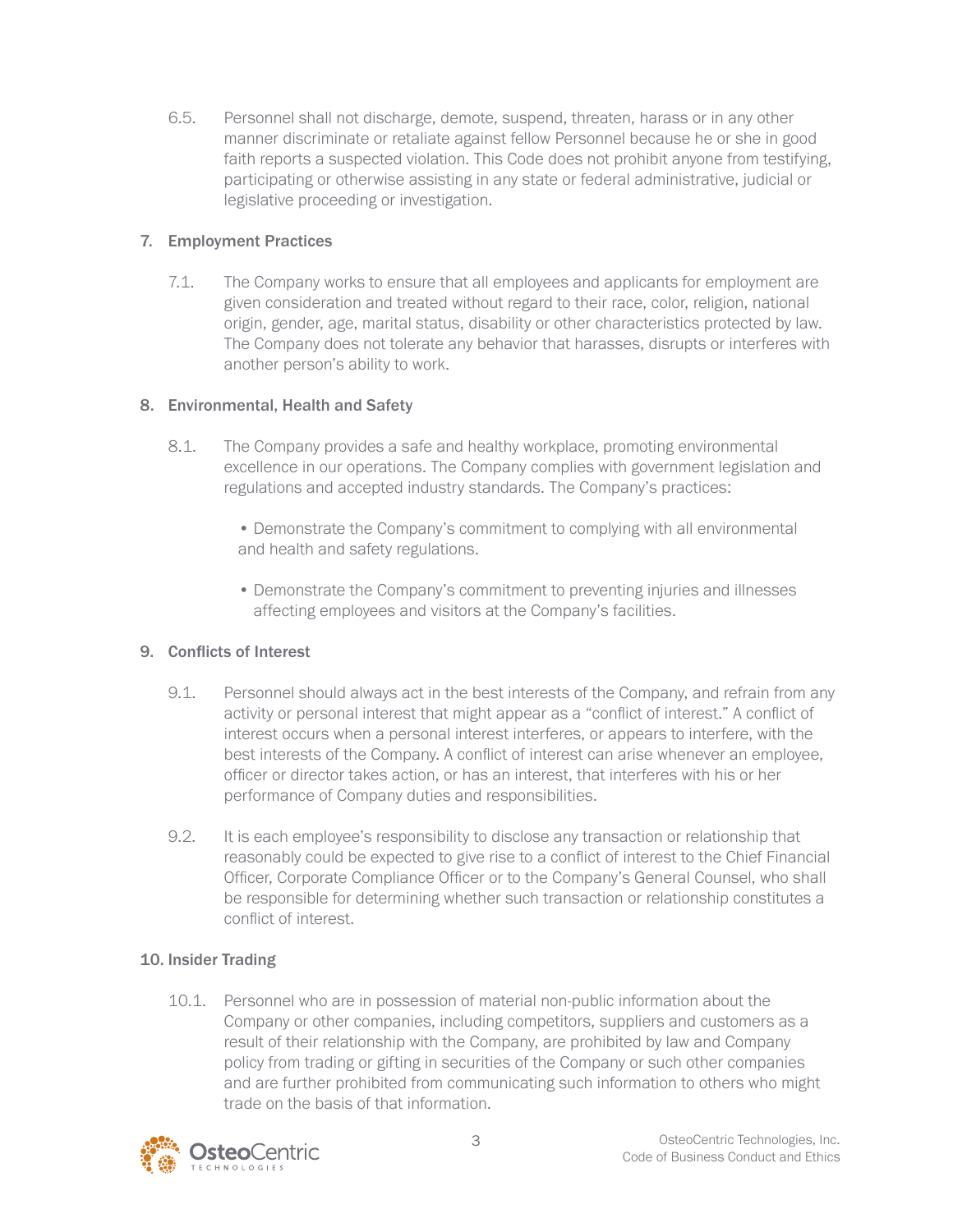## 11. Confidentiality

- 11.1. Personnel will maintain the security of confidential information entrusted to them by the Company or other companies, including suppliers and customers, except when disclosure is authorized by a supervisor or is legally mandated. Unauthorized disclosure of confidential information is prohibited. Additionally, employees should take appropriate precautions to ensure that confidential or sensitive business information, whether proprietary to the Company or another company, is not generally communicated within the Company.
- 11.2. Employees will honor all lawful obligations to former employers. These obligations may include restrictions on the use and disclosure of confidential information, restrictions on the recruiting of former colleagues to work at the Company, and non-competition agreements.

### 12. Protection and Proper Use of Corporate Assets and Opportunities

- 12.1. Personnel should seek to protect all Company assets. Fraud and waste have a direct impact on financial performance. Personnel are expected to use Company assets and services solely for legitimate business purposes and not for any personal benefit or the personal benefit of others.
- 12.2. Personnel should advance the Company's legitimate business interests whenever the opportunity arises. Personal opportunities that arise through one's position within the Company should not be exploited for personal gain or for competing with the Company.

### 13. Gifts, Gratuities and Business Entertainment

- 13.1. The use of Company funds or assets for gifts, gratuities or other favors to government officials is prohibited.
- 13.2. Personnel should not accept or permit any member of their immediate family to accept any gifts, gratuities or other favors from any customer, supplier or other person doing, or seeking to do, business with the Company, other than items that are customary and reasonable. Gifts of significant value should be returned immediately and reported to one's supervisor. If immediate return is not practical, they should be given to the Company's General Counsel for charitable disposition or such other disposition as the Company believes appropriate in its sole discretion.
- 13.3. Common sense, moderation and applicable law should prevail in business entertainment on behalf of the Company. Personnel can provide or accept business entertainment to or from non-health care professionals doing business with the Company only when that entertainment is infrequent, is customary and reasonable, intended to serve legitimate business goals, and in compliance with applicable Global Compliance Policies. Personnel may not provide or accept business entertainment to or from health care professionals.

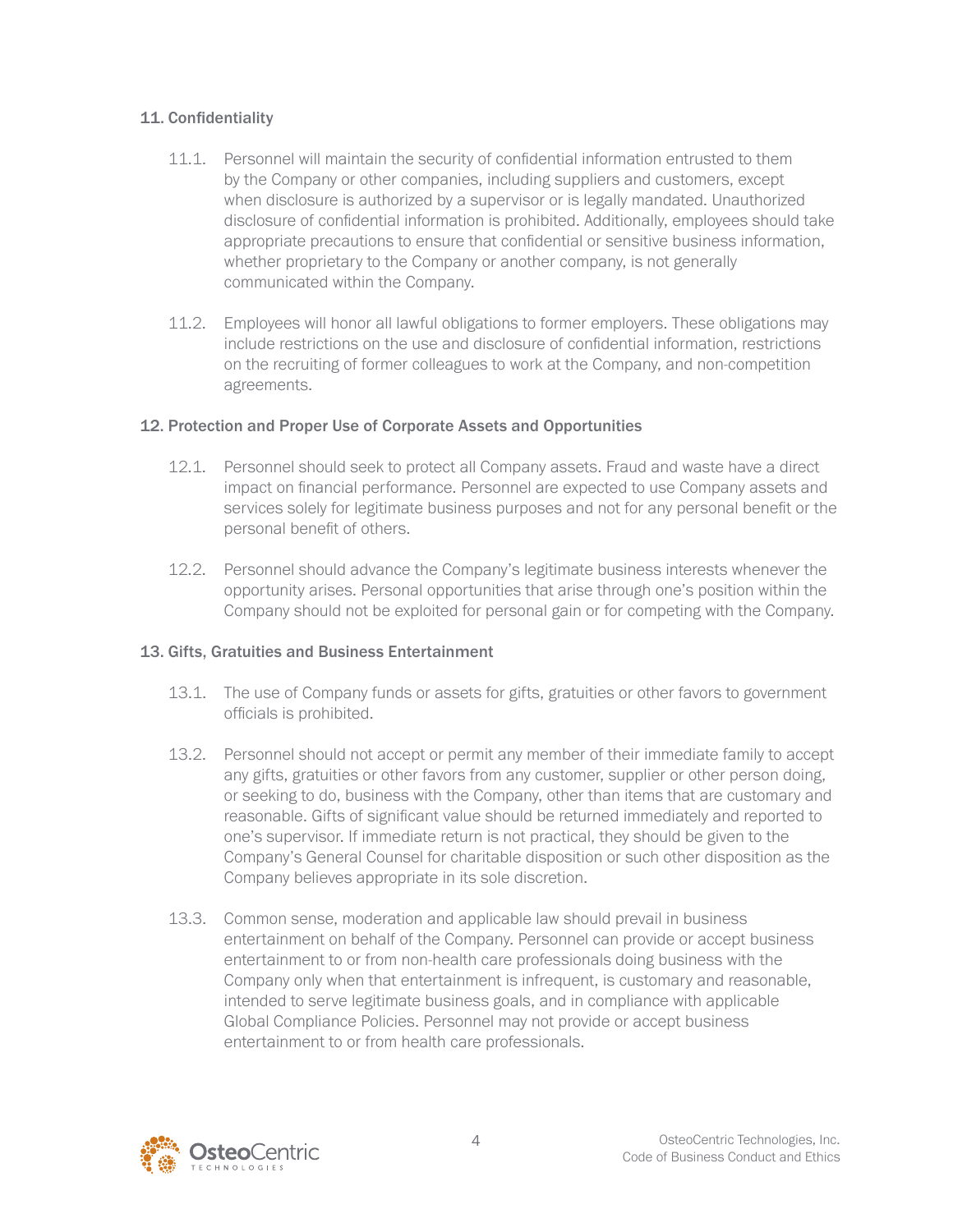#### 14. Health Care Laws and Regulations

- 14.1. The Company strictly follows all U.S. and foreign laws and regulations concerning the development, production, sale and distribution of our products. All applicable laws, regulations and Company policies in the design, testing, registration, approval and distribution of products must be complied with. Submissions to government agencies that regulate products, such as the U.S. Food and Drug Administration and similar agencies in other countries, must be complete and accurate.
- 14.2. All employees and officers are responsible for knowing and following the Global Compliance Policies regarding activities and interactions with health care professionals.

### 15. Anti-Corruption Statutes

- 15.1. The vast majority of countries have adopted anti-corruption laws. The Company is committed to achieving the highest standards of ethical conduct and complying with all applicable laws in the countries where it conducts business, including the United States Foreign Corrupt Practices Act of 1977, as amended (the "FCPA"), the U.K. Bribery Act of 2010 (the "Bribery Act"), the Organization for Economic Cooperation and Development Convention on Combating Bribery of Foreign Public Officials in International Business Transactions (the "OECD Convention") and the United Nations Convention Against Corruption (the "UN Convention").
- 15.2. In general, the FCPA prohibits bribery of foreign officials and requires public companies to maintain accurate books and records. The FCPA prohibits the offer or promise of or payment of anything of value to any foreign official, foreign political party or party official or any candidate for foreign political office with the intention to influence the official in his or her official capacity in order to obtain or retain business or direct any contract or business to any other person. For purposes of the FCPA, foreign government officials include all levels of federal, state, provincial, county, municipal and similar officials of any government outside the United States or public international organizations.
- 15.3. The Bribery Act prohibits both bribery of foreign officials and bribery in the private sector if the company has a nexus to the U.K. The definition of a bribe under the Bribery Act is very expansive; a bribe may be any "financial or other advantage."
- 15.4. The Company may not hire third-parties, such as distributors, agents, lobbyists, and consultants, to effect any such payments or enter into any such arrangements. Persons and entities covered by the FCPA and the Bribery Act are liable for indirect offers, promises or payments if such offers, promises or payments are made through a consultant, agent, sponsor, joint venture partner subsidiary or other third party intermediary with the knowledge that a foreign official will be the ultimate recipient.

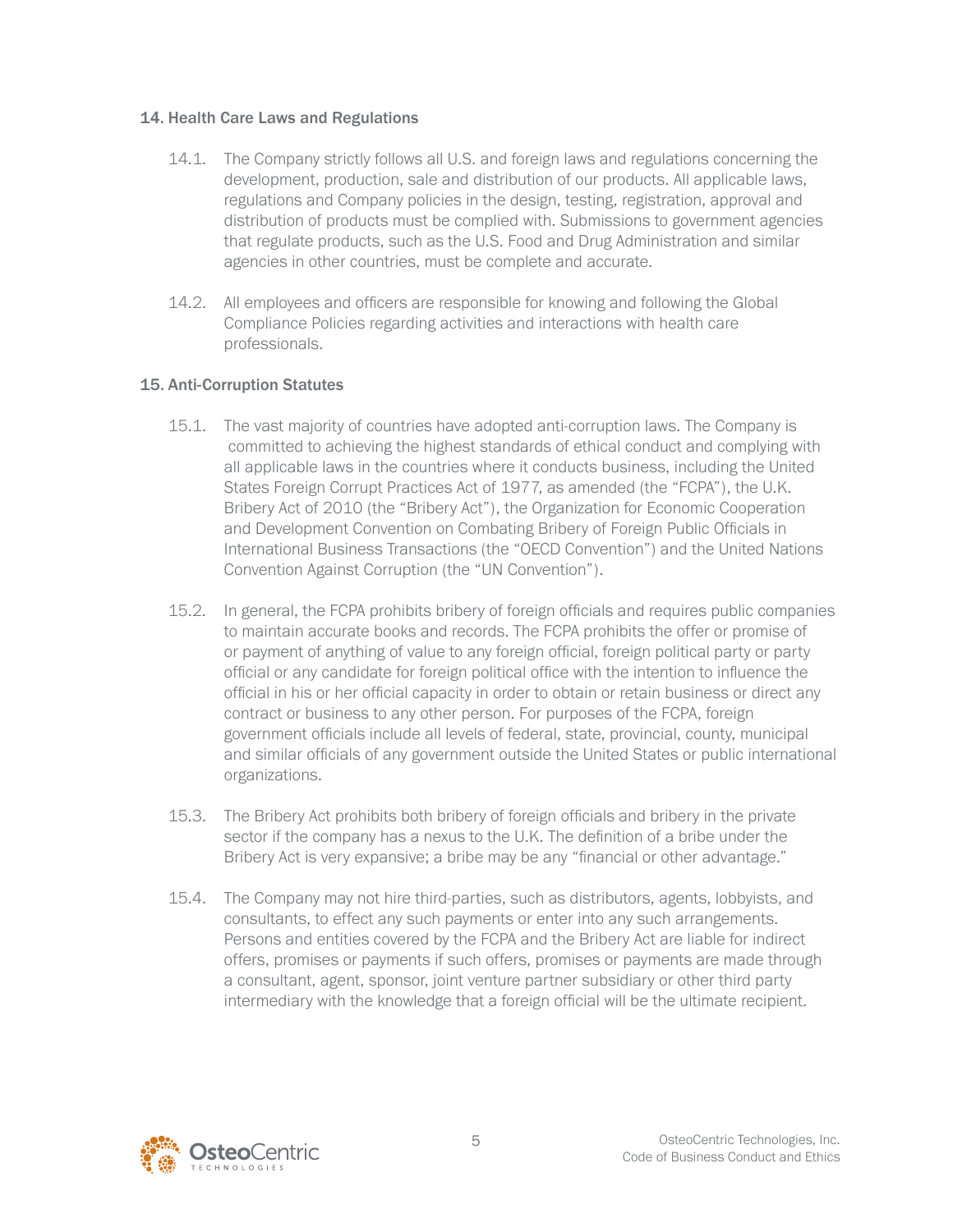15.5. The consequences for violating anti-corruption laws can be serious. The payment of illegal bribes can subject both the Company and individuals engaging in the illegal conduct to significant criminal and civil fines and possibly even imprisonment. In addition, bribing a government official or other individual in one country may result in criminal or civil liability not only in that country but also in a different country.

#### 16. Accuracy of Books and Records and Public Reports

- 16.1. Personnel will honestly and accurately report all business transactions. Accurate information is essential in maintaining the Company's ability to meet legal and regulatory obligations. The Company will never take any fraudulent action to influence, coerce, manipulate, or mislead any external accountant engaged to perform an audit of the Company's records and/or financial statements.
- 16.2. All Company books, records and accounts must be maintained in accordance with all applicable regulations and standards and accurately reflect the true nature of transactions recorded. The financial statements of the Company conform to generally accepted accounting rules in the United States and the Company's accounting policies. No undisclosed or unrecorded account or fund can be established for any purpose. No false or misleading entries shall be made in the Company's books or records for any reason, and no disbursement of corporate funds or other corporate property can be made without adequate supporting documentation. Destruction, alteration or falsification of related documents is never acceptable, other than pursuant to the Company's document retention policy.
- 16.3. It is a policy of the Company to provide full, fair, accurate, timely and understandable disclosure in all reports and documents submitted to the Securities and Exchange Commission, as well as in other public disclosures.
- 16.4. Personnel who may have any information concerning significant deficiencies in the design or operation of internal controls which could adversely affect the Company's ability to record, process, summarize and report financial data, or any fraud, whether or not material, shall promptly bring the matter to the attention of the Chief Financial Officer. If the matter involves management or other employees who have a significant role in financial reporting, disclosures or internal controls, it should be reported to the Corporate Compliance Officer.

### 17. Concerns Regarding Accounting or Auditing Matters

- 17.1. Any employee who believes that a questionable accounting or auditing matter may be occurring within the Company should address that belief directly by e-mail or voicemail to the Chief Financial Officer, Corporate Compliance Office, and/or to the Company's Director of the Board of Directors.
- 17.2. The Board of Directors will evaluate the merits of all concerns or questions received and will authorize follow-up actions, as it deems necessary or appropriate, to address those concerns.

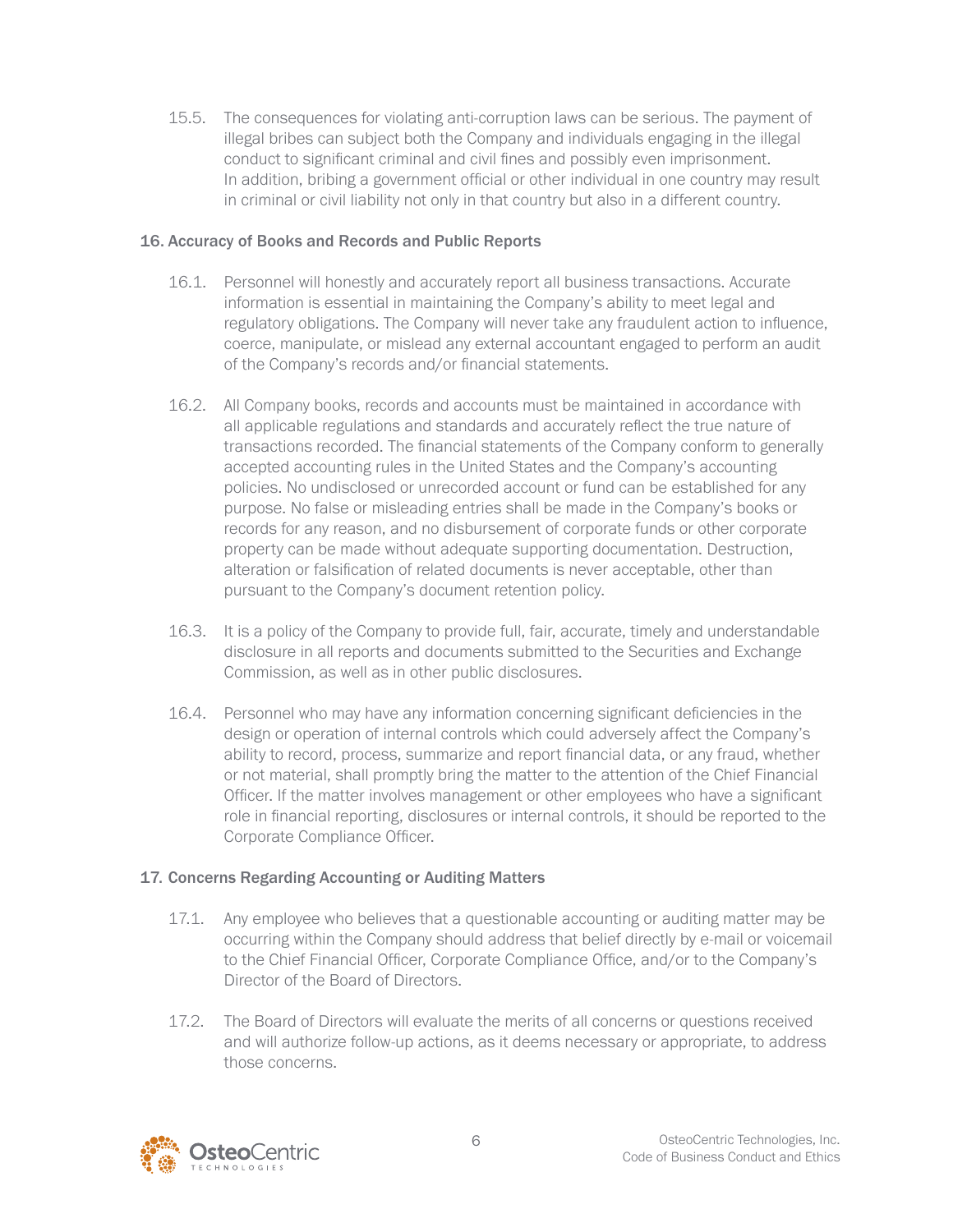## 18. Reporting and Compliance Procedures

- 18.1. All Personnel have a responsibility to ask questions, seek guidance, report suspected violations and express concerns regarding compliance with this Code. Any employee, officer or director who knows or believes, in good faith, that any other Personnel of the Company has engaged, or is engaging, in Company-related conduct that violates applicable law or this Code should report such beliefs to an appropriate higher level of authority as follows:
	- Notify their immediate supervisor, or their supervisor's supervisor, as appropriate; or
	- Notify the Company's Corporate Compliance Officer, General Counsel, or Chief Financial Officer; or
	- Notify Company on a self-identifying or anonymous basis through Company's website or compliance@osteocentric.om.
- 18.2. The Company will not discipline, discriminate or retaliate against any employee who reports a concern in good faith, whether or not such information is ultimately proven to be correct, or who cooperates in any investigation or inquiry regarding such conduct.
- 18.3. The Company shall determine whether violations of this Code have occurred and, if so, further determine any disciplinary measures to be taken against any individual who has violated this Code. If an alleged violation involving an Officer or a director is proven true as per the procedure above, the Board of Directors shall determine the appropriate disciplinary measures to be taken against such Officer or director.
- 18.4. Failure to comply with standards outlined in this Code may result in disciplinary action including discharge and restitution. Certain violations of this Code may require the Company to refer the matter to appropriate governmental or regulatory authorities for investigation and/or prosecution.

### 19. Dissemination, Training and Amendment

- 19.1. This Code shall be given to all new Personnel of the Company upon commencement of employment or other membership with the Company, and will be available at all times on the Company's website.
- 19.2. Training sessions explaining this Code may also be provided, as a component of new employee orientation or separate recurring sessions, with the opportunity to ask any questions to ensure all aspects of the Code are understood. Each employee, Officer, director and contractor shall certify that he/she has received, read and understands the Code and will comply with its terms per the attached Acknowledgement form.
- 19.3. At least annually, employees at a level of Manager or above shall re-certify that they remain familiar and in compliance with the Code. This may be done on the attached Acknowledgement form, through a signed attendance sheet from a training session, or through an online training module. For employees at a level below Manager, this recertification process shall be met biannually.